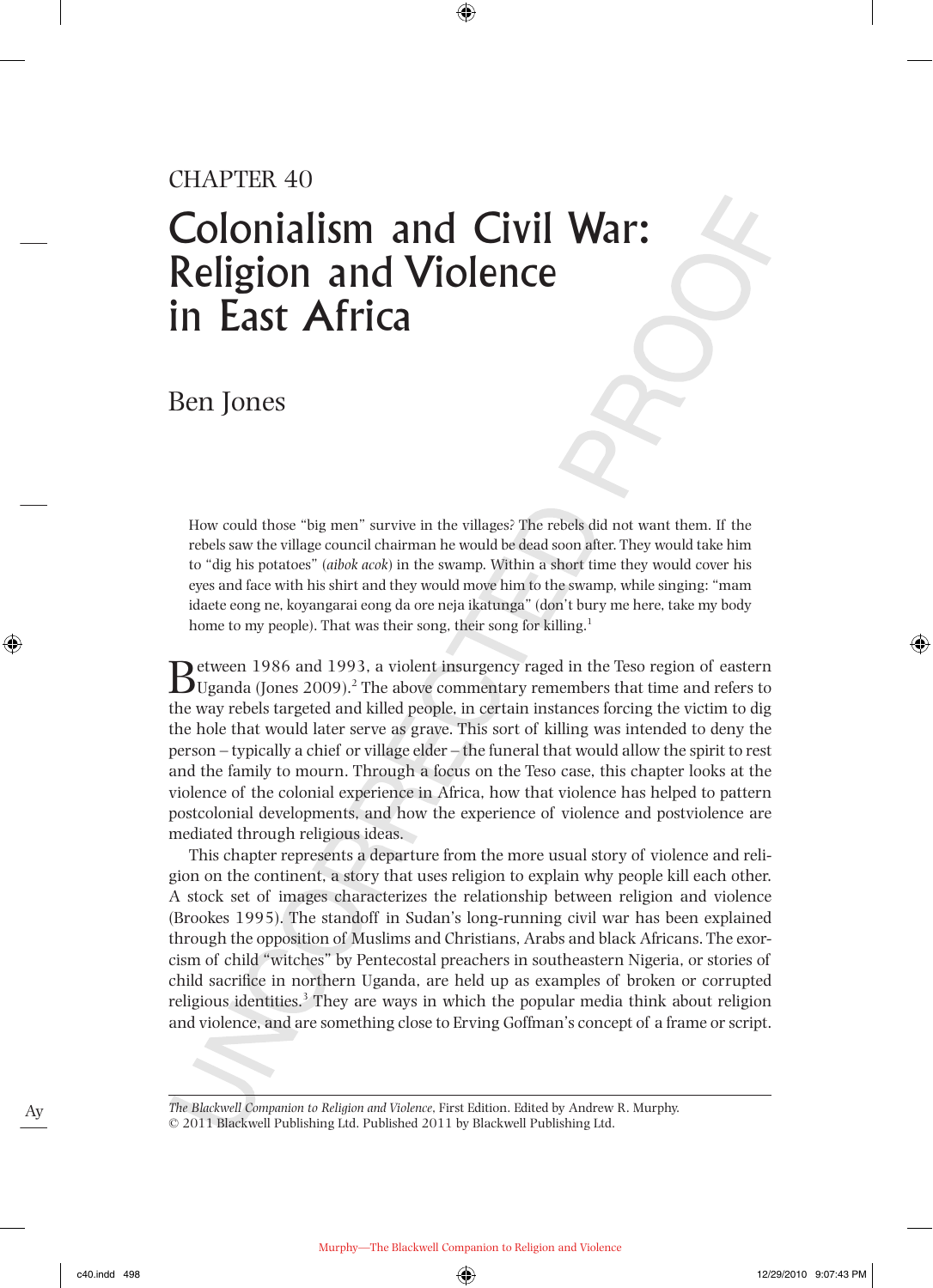In contrast, scholarly work has explored the structural violence of the colonial experience in Sudan, the political economy of ethnicity and the Catholic Church in Rwanda, or the modernity of witchcraft and the occult in West Africa.

 $\circledast$ 

Instead, the more usual image of the continent is one of senseless acts of violence fueled by old hatreds.<sup>4</sup> It is a picture that struggles to manage the complexities and contradictions of Africa's colonial and postcolonial experience; the historicity of African societies; and the organization of power through state bureaucracies, international organizations or transnational religious organizations. It is a picture that also fails to think about violence and religion as open-ended concepts, where, for example, the interpersonal violence of the Rwandan genocide can also be approached through the structural violence of Rwanda's experience of the twentieth century, where religious identities offered the space for healing and reconciliation in the postgenocide period, and one where the organizational structures of the Catholic Church offered part of the structures and discourses that fueled genocide (Longman 2009). In understanding how violence and religion are located within the history of African societies, one must also consider international circuits of money, commodities, and ideas.

An example of something of this complexity can be found in the growth of Pentecostal or "born again" Christianity across much of sub-Saharan Africa through the 1980s and 1990s. Pentecostalism has made enormous inroads into public life in Africa, as in much of the developing world, over the past 20 years, and has transformed the continent's political and social landscapes (Gifford 1998; Kalu 2008). It links up not only to the particular experience of individual Christians, but also to a much larger global conversation. It argues for salvation through a second baptism in the Holy Spirit and joins together urban congregations of Lagos, Johannesburg, and Nairobi where the "prosperity Gospel" is preached, and the grass-thatched churches of Africa's countryside. Pentecostal discourse is also increasingly coming to define the terms on which new Islamic movements are organized and made sense of across the continent. In eastern Uganda, a relatively poor part of the continent, Pentecostalism focuses on the gifts of healing and spiritual transformation. Those who become "born again" are expected to adopt new rules and behaviors, including prohibitions on drinking alcohol, polygynous marriages, and smoking. There is an emphasis on showing inner conversion through outward acts, of making a break with the past (cf. Meyer 1998: 317–18). Also apparent is the interweaving of different levels of society, local, national, and international.

The particular point of the chapter is to explain the interweaving of religious change and the experience of violence in part of eastern Uganda. The violence of the insurgency in Teso (1986–93) shadowed not only life at the time of war: it explains the particular trajectory of Pentecostal Christianity in the region, and why that "Born again" trajectory was accompanied by a more general commitment to making new rules and adhering to them in the work of nonreligious institutions such as the local courts and customary organizations, orderly public rituals, and the enforcement of new codes of personal behavior. (In emphasizing orderliness, propriety, and commensality, there was an attempt to show that things had moved on.) These expressions of propriety made a purposeful contrast with the disorder of the insurgency, and link Teso ⊕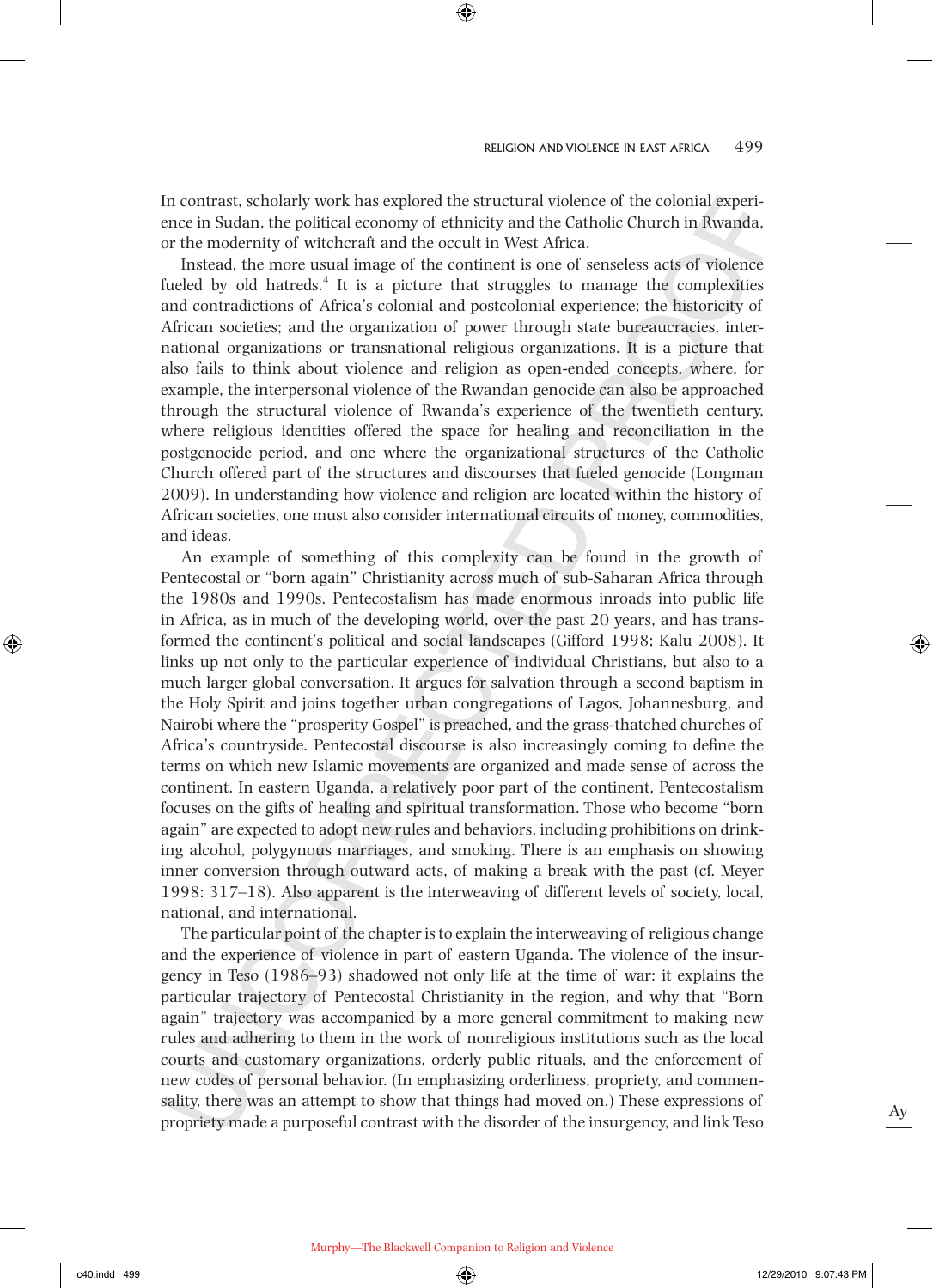to a more general concern with public morality that has become increasingly prevalent as a political discourse across the continent. In a particular context in eastern Uganda, Pentecostal churches drew significance from their relationship to the violence of the recent past, while at the same time linking up to a much broader structural shift in the religious life of the continent.

 $\circledast$ 

After a sketch of the history of the region, which looks at the structural violence of the colonial encounter, I offer a more detailed account of the insurgency in Teso, where the focus is on the patterning of violence and its religious significance. Following this, I discuss the role of churches in rural communities, whose work has been greatly influenced by the memory of the insurgency. Especially apparent is the growing importance of religiously inspired notions of propriety and respectability, and a certain ambivalence toward the relationship between violence and social order. While violence can be seen as destructive and disturbing, it is also possible to see how acts of violence oppose the structural violence of dominant hierarchies.

## The Violence of Colonialism in Eastern Uganda

As in much of sub-Saharan Africa there was a considerable disjuncture between the pattern of precolonial society and the type of society that developed as British colonial administration expanded in east Africa in the early years of the twentieth century. Teso, like many societies in Africa, was acephalous or "stateless," with a pattern of social organization small in scale and contingent in form (Vincent 1968; 1982). Political authority was not ordered in the manner of more hierarchical or centralized societies, nor did it appear to be organized into well-structured age-sets. In this relatively egalitarian society the marker of social and political status was cattle. A mobile population mixed pastoralism with crop cultivation, well suited to the acephalous pattern of political and social authority and signally unsuited to the needs of colonial administration. There were none of the indigenous forms of chiefly authority that would have melded with colonial bureaucratic institutions, and in the religious sphere there was nothing to compare to those societies that already believed in a creator-god. Instead belief systems focused more on the individual, the homestead, or the neighborhood.

Something of the violence of the disjuncture of the colonial experience is captured in *Citizen and Subject*, Mamdani's account of colonial administration in Africa (1996). In Mamdani's formulation the colonial state was organized around a divided logic. The continent was split into citizens, typically whites, who lived in urban centers governed by constitutional law with the outward signs of "civil society," and a countryside of subjects managed through indigenous institutions via a system of chiefs. Mamdani terms the form of government in the countryside "decentralized despotism," a form of administration that cemented ethnic identities (1996: 52–4). Power was legitimated through the codification of "customary" laws, a codification that promoted the idea of homogeneous ethnic groups. Where, in the past, a plurality of social structures and institutions, and negotiable forms of custom and convention, could be observed, colonial administration required more organized and bureaucratically rational systems.

⊕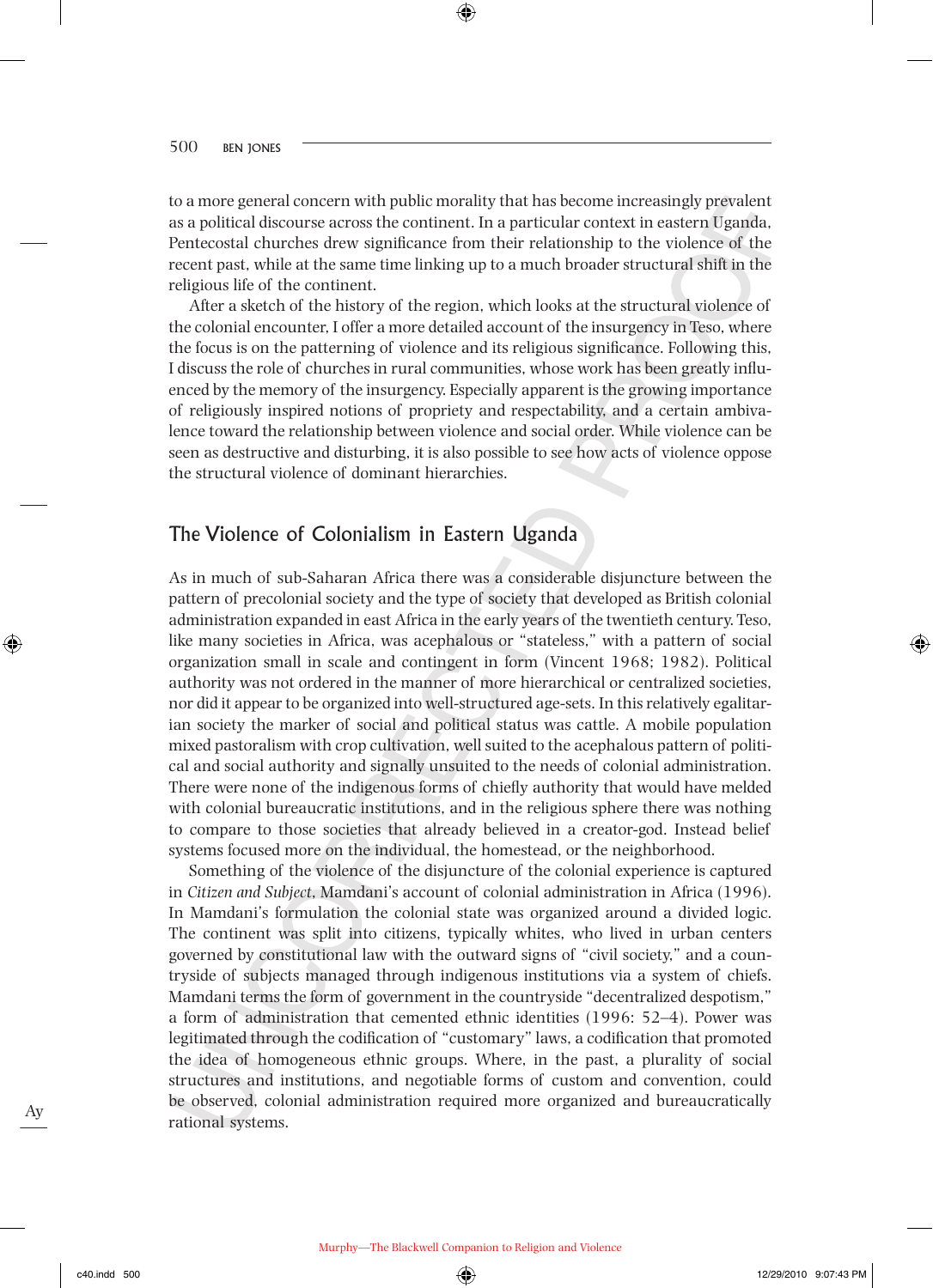#### RELIGION AND VIOLENCE IN EAST AFRICA  $501$

British officials decided that cotton would be the cash crop developed in the Teso region. This required more than the skeletal and militarized bureaucracy established in the first few years of colonial expansion (Vincent 1982: ch. 4). This was part of a concerted policy by the British government to open up new supplies of cotton in the wake of the American Civil War (cotton production was a way of protecting imperial economic interests from the sort of collapse that had taken place in the 1860s and 1870s). The systems of administration introduced had to be sophisticated enough to settle a shifting population, instruct newly created smallholders in agricultural techniques, and collect taxes to pay for the costs of administration; all of which meant a profound structural change involving both overt coercion and the institutionalization of a considerable amount of structural violence (cf. Bayart 1993). Cotton required close supervision. It was a troublesome crop to grow (it demanded more in the way of clearing land, digging and weeding) and was not always profitable. A system of chiefs was "invented" (cf. Hobsbawm and Ranger 1992, introduction).

 $\circledast$ 

In a pattern common to the continent, the expansion of colonial administration was accompanied by the first attempts at Christian missionary work. Colonialism was as much an ideological project as an administrative one. Teso, which was developed as a cotton producing region, was also part of a campaign led by the Church Missionary Society to open up the more "backward" parts of east Africa to the gifts of Christianity. In a very obvious sense, Teso links in to the narrative of colonialism as an ideological and economic project. At the same time, however, as Robin Horton suggests, the appeal of Christianity in many African societies in the first part of the twentieth century may also link in to the need to find larger cosmologies. Horton (1971) suggests that the reason Christianity was appropriated and made a part of the cultural life of the continent was that it helped make sense of the dislocation brought about by the colonialism. The sorts of atomization and violence that came with migrant labor, or new disciplines of science, education, and Western medicine, also required new systems of understanding. In Horton's view, the advance of Christianity coincided with the complex incorporation of Africa into a colonial and capitalist system.

As part of the process of incorporation, the Catholic Mill Hill missionaries and the Anglican Church Missionary Society established sites on the edge of the administrative center of Ngora in 1908. Though late to enter the area, these mission societies were, in many respects, the most important catalysts for change. Mission schools provided a way of acculturating newly appointed "chiefs" in the business of government administration and cotton production. They were places where the economic and political practices required of a "progressive" society could be given religious narratives: the seven-day week, the special status of the Sabbath, new modes of dress and conduct, the value of literacy and numeracy, and so on.

Although the experience of colonial government would appear to be a story of the complete subjugation of one society by another, there were limits to the reach of the transformation brought about by the colonial state. As Sara Berry suggests, colonialism in Africa was in many instances "hegemony on a shoestring," a form of domination strongly influenced by local forms (1993: ch. 2). In Teso the number of Europeans in the district totaled three in 1911, and 66 in 1921. This can be compared to an indigenous population totaling 270,211. So although the deployment of client chiefs ⊕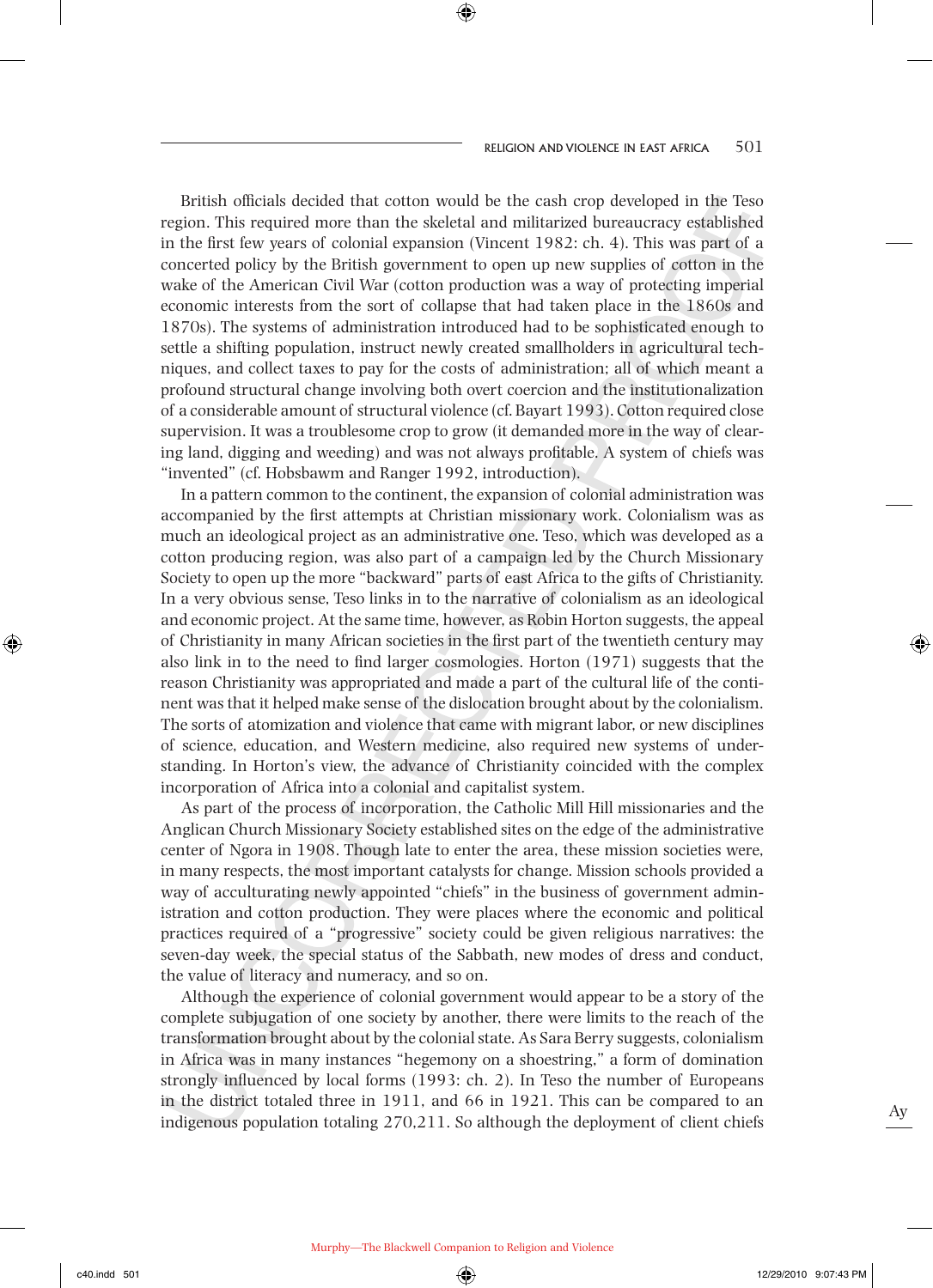produced a coercive system, it was a system that had to find an accommodation with the preexisting logics of the society. At an intermediary level, there were those willing to engage in the educational and religious structures as a way of gaining some advantage over their neighbors. There were also those who accepted positions of authority, and used the limited capacity of the colonial state to build up alternative structures of power. What came to be established was, by necessity, a version of colonialism refracted through existing social and political patterns.

 $\circledast$ 

Colonial administration also produced a significant, religiously inspired resistance movement across east Africa. The Society of the One Almighty God (popularly known as the Bamalaki) sought to challenge the ideological authority of colonialism. Established as early as 1915, Malakites drew strength from a reading of the Bible which offered a vernacular response to the visible catastrophes – including rinderpest in 1914, three years of crop failure in 1916, 1917, and 1918, instances of smallpox, Spanish flu, and the plague, and a famine in 1919 which resulted in 2,067 (recorded) deaths – of the first decades of the century. The growth of the Bamalaki signaled that there was room for the early fragmentation of mission theology in newly administered populations. Teachings from the Bible were used to draw the support of those who opposed colonialism. Mugema, the main proponent of the movement, suggested Europeans were weaker Christians than their African counterparts, because their attitude to medicine and health had returned Europeans "to the paganism of [their] forefathers" (Welbourn 1961: 41–2). In an echo of more recent versions of Pentecostal Christianity, Malakites saw their reading of the Bible as situating themselves at the forefront of change, far from any nativistic or authentic strands of "African religion" (Vincent 1982: 244–7).

Above the level of the village, local government structures related to the countryside through a series of coercive relationships. In a pattern common to much of colonial Africa, administrative "chiefs" were appointed away from their home areas. Positions of authority were gifts of the colonial administration, and chiefly office depended on good relations with one's superiors. Chiefs had to prove themselves capable of contributing to the costs of running district administration and the export economy. This made for a particular form of politics organized around the tension between the hierarchies of the colonial state and the pattern and logic of precolonial societies. The ambivalent position of Christianity was apparent with a tenuous relationship between the hierarchical structures found in mission centers and the loose and weakly institutionalized Christianity found in rural areas.

As Richard Werbner suggests, there was, amidst the story of violent colonial expansion across Africa, a certain resilience to existing social forms and logics (1984: 170). Rather contradictory ways of doing things had to muddle together, coinciding at certain points, pulling away at others. There were competing forms of political authority and styles of thought. While certain societies had an easier time eliding existing institutions with the needs of colonial administration, this elision was contingent and uneven. Those who served at higher government levels grew away from their own society, and this division made for a politics at odds with what had been there before. If Arendt speaks of power ruling absolutely as the opposite of violence, this sort of opposition was impossible in the practice of colonial administration in Africa (Arendt 1970). Instead the system, as Saul suggests in his writings on Uganda under Amin, was

⊕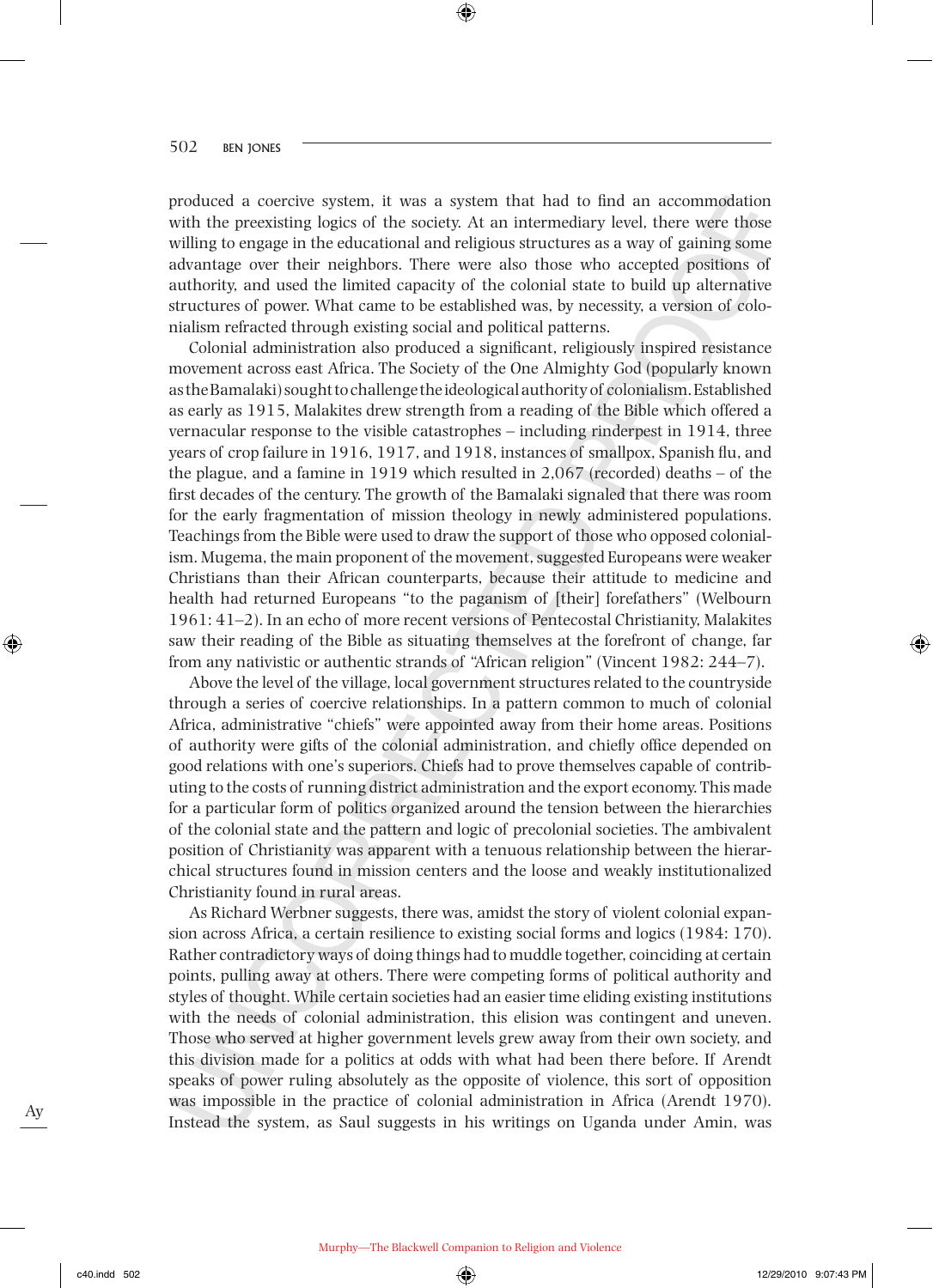⊕

authoritarian without being particularly authoritative (Saul 1976). Uganda in the 1970s never found a middle ground between too little state power – anarchy – and too much – tyranny. Violence, or the use of force, struggled to stabilize itself into a form that appeared legitimate.

 $\circledast$ 

## Politics, Religion, and Insurgency

For Ellis and ter Haar, politics in Africa is articulated through religious idioms: "the classical Western separation of religion and politics into distinct systems of thought and action" does not necessarily apply (1998: 191). Instead power in Africa, and the violence intrinsic to organizing power, is mediated through religious idioms and the spiritual realm. This means that the authority of the state, its capacity for the legitimate use of force or for the prosecution of violence, is understood as part of a broader cosmology of power where the visible can only be made sense of through the invisible.

The state in Africa is a source of patronage and an object of intense competition (Bayart 1993). The profusion of military coups in Africa in the years after independence are an expression of this fact, as are the long-running civil wars in Mozambique, Angola, Liberia, Sudan, and Congo. At the same time, the violence that accompanies elections in contemporary democratic Africa is an expression of the belief that control over the state is an economic imperative and worth fighting for. Politics is typically organized around "big men" or patrons who sustain support through a series of clientelistic relationships. It is a version of politics that, even at the state level, appears highly personalized: political discourse focuses on uncertainty, suspicion, rumor, agitation, and fear. Or in Schatzberg's formulation, politics can be best expressed as "father, family, and food" (2001). Politics achieves some sort of predictability or logic by being organized by patrons (fathers) who channel patronage (food) through networks (family).

This pattern of violent conflict over control of the state has been part of Uganda's story since independence in 1962: the two governments of Milton Obote (1960–71, 1980–5) ended in military takeovers, and also the murderous, idiosyncratic rule of Idi Amin in the 1970s. Obote's overthrow in the mid-1980s was a particular problem for those living in the east of the country. Many had served in the army or the police force of the defeated government and worried that the new regime, with its power based in the west of the country, would persecute them. Their fears were realized when the new government of Yoweri Museveni and his National Resistance Army imposed a dishonorable discharge on roughly three-quarters of the national police force in July 1986, denying them the right to severance pay and pension (much of the police force came from the east). Museveni's accession to power coincided with a deteriorating security situation.

Early in 1986 Karamojong warriors entered the eastern parts of Teso, and a series of spectacular raids destroyed the region's cattle stocks (Jones 2009). Each raid produced a new group of cattle-less men, and by the time raiding reached western and southern parts of Teso in 1988, the raiding parties comprised Itesot as well as Karamojong warriors. Estimates put the number of cattle lost at 500,000, though numbers were of less importance than the overwhelming nature of the raiding. This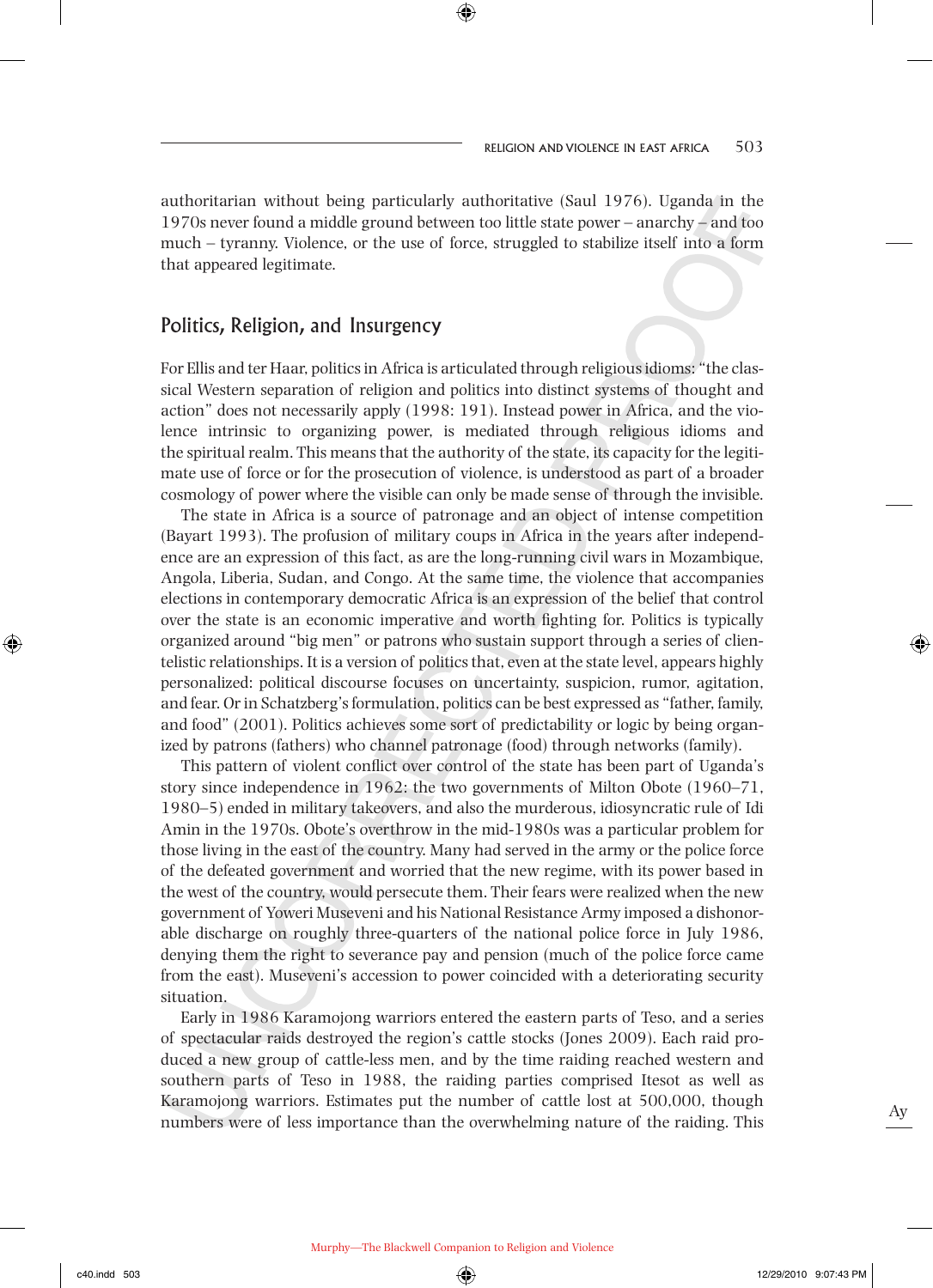involved not only the stealing of cattle, but also the burning of huts, the theft of ploughs and hand hoes, and the looting of stores of grain and flour. The cattle raiding and Museveni's accession to power were bound together in the popular imagination – an eliding of ideas of the state and ethnic politics – and many felt that a rebellion offered the best chance of restoring order. Rebel leaders argued that their movement would recover the wealth and political power that had been lost, and would also improve conditions in the countryside. Given the cattle raiding and growing insecurity in the region, their arguments found a receptive audience. The economic collapse and the arrival of the new government were bound together in the memory of villagers when I interviewed people in the region a decade on: "The people say that it was Museveni who stole the cattle … If Museveni had wanted to, he could have stopped the raids. The government could have stopped the Karamojongs from reaching Teso. We asked for security, but Museveni refused to bring soldiers in. We believe that Museveni sent the Karamojong to steal the cattle."<sup>5</sup>

 $\circledast$ 

Above all, what was remembered of the insurgency was the very particular experience of violence, and the way that that violence was refracted through a religious lens. Any veneer of military management by the rebel leadership bore little relationship to the lived experience of the insurgency on the ground. Within a subparish of little more than a hundred homes, villagers could recall at least four different rebel groups (Jones 2009: 50). As Kalyvas (2006) suggests, the logic of violence in civil war is one shaped as much by local conflicts as by the narrative of opposing sides or competing parties. In Teso the insurgency was experienced as a highly localized sort of civil war. Much of the violence was directed inward toward village politicians, and was, in part, a reaction to the hierarchies and ordering that had been institutionalized during the colonial and postcolonial period.

The loss of cattle signaled not only the collapse of the region's economy, but also a crisis of social, religious, and cultural identities. The giving of cattle, from father to son, demonstrated a son's graduation into manhood, and cattle form the major part of the brideprice a man needs in order to marry in Iteso society (Karp 1978). The slaughtering of a cow or bull was a celebrated part of funeral ceremonies. With the loss of cattle the culture of the Iteso became practicably impossible, and this placed considerable stress on relationships between younger and older men. The process through which youths became men was closed off because there was nothing left to inherit. Cattle raiding and general impoverishment also meant that it was harder for people to maintain social relationships in the usual way. Acts of commensality proved impossible, because they could no longer be paid for, and the disappearance of public ceremonies encapsulated a sense of isolation and decline.

Most striking of all was the way rebels – typically younger men – chose to kill "big men." Rebels went out of their way to attack the idea that a "big man," such as a village chief or clan head, should be buried in a respectful way, and rebel groups made a point of denying the rites to the family of the deceased. The most remembered way of killing was referred to as "digging potatoes" (see epigraph). In other cases, bodies were dumped in the swamp, itself a sacrilegious act as swamps were regarded as dangerous places where transgressions such as incest and adultery were punished. Big men were buried in the late afternoon, the time of day typically reserved for the internment of thieves

⊕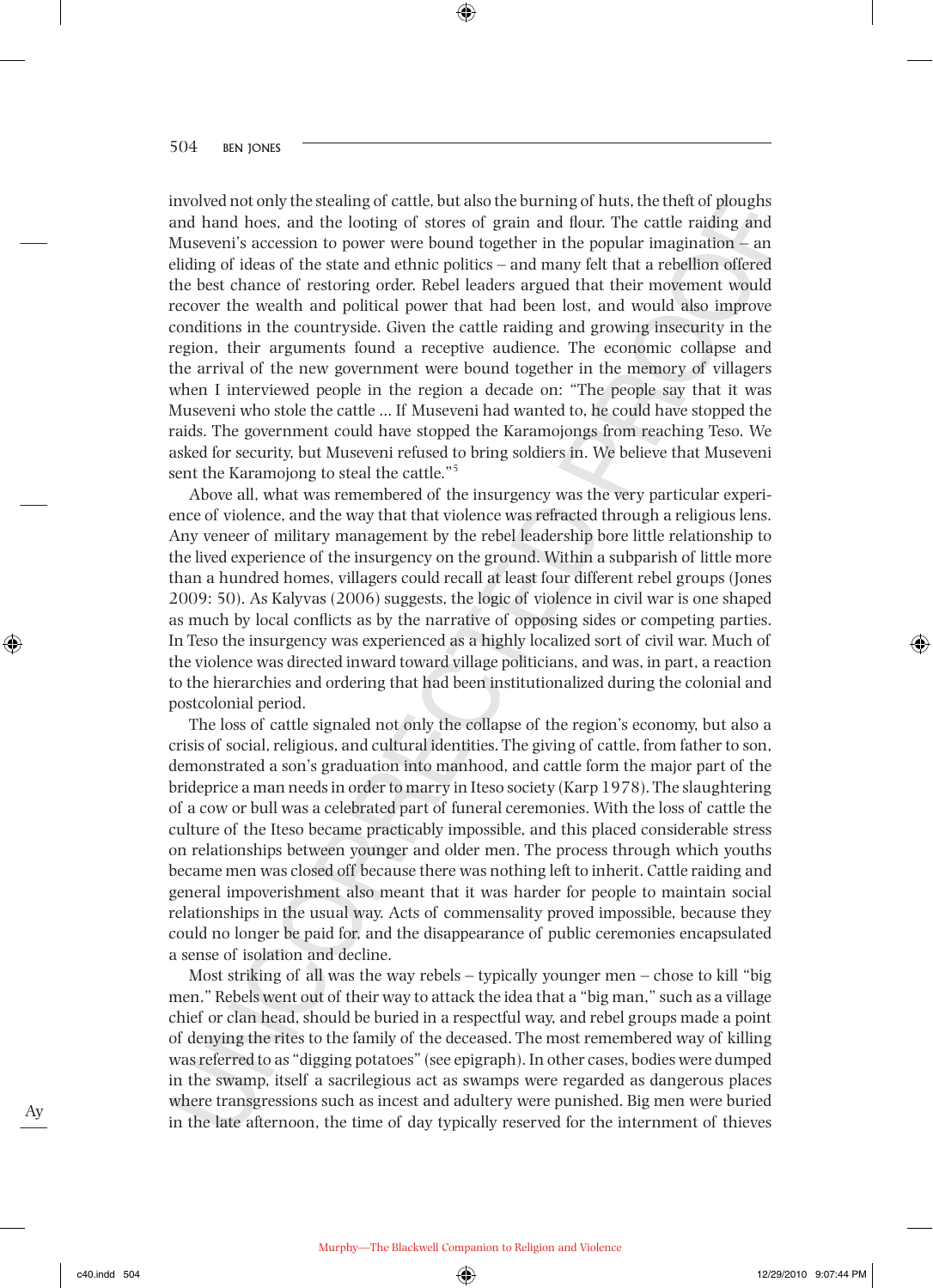or other undesirables. A church leader later recalled: "you could get a man killed like a goat, his dead body would be strewn along the road; the rebels could kill a man and tell his people not to mourn."

 $\circledast$ 

It is possible to see in this violence a conflict that expressed, albeit in fairly desperate ways, the competition between hierarchical and nonhierarchical forms that colonialism had institutionalized in the region. There was – amidst the apparent chaos – a certain logic. "Big men," the target of rebel actions, were also part of a system that was not an entirely legitimate form of authority, a recurrent theme in literature on colonial and postcolonial violence on the continent. The taunting song in the epigraph shows the mocking nature of rebel violence. The insurgency was also defined in terms of signs and symbols. "Big men" were killed in ways that attacked their claim to political authority and social status, and in ways that denied them and their families the possibility of peace. Those institutions that had entrenched authority and hierarchy were challenged both in ideological terms and in terms of acts of violence (Gluckman 1952).

The violence of the insurgency was accompanied by a rapid growth in Pentecostal or "born again" forms of Christianity. Pentecostalism, with its emphasis on rebirth, personal transformation and leaving the past behind, held considerable appeal. It offered one way of making sense, at a spiritual level at least, of the place of the individual at a time of social and economic collapse. As such, it was a religious form that linked into a prevailing sense of withdrawal and isolation. The idea of "salvation," a way of leading a better life (and afterlife), was seen as something personal.

Others joined Pentecostal churches because they were less likely to be conscripted into rebel groups, and less likely to be harassed by government soldiers. The differentness of Pentecostalism – with its opposition to "tradition" and its newness – placed Pentecostal churches outside the social and political conflicts that drove the rebellion. Rebels were in the business of targeting local "big men," who were rarely Pentecostal. As such, Pentecostalism linked its religious narrative of the individual to a practical desire to withdraw from the violence of the insurgency.

The growth of Pentecostalism was particularly strong during the period of internment. Starting in early 1991 the National Resistance Army forcibly resettled the rural population into camps. This had profound consequences. Internment, it was felt, would make the prosecution of the war more straightforward. The camps, which were placed on the outskirts of major towns, represented a way of emptying the countryside of people; cutting off support, either voluntary or coerced, for the rebellion. There were inadequate supplies of food, shelter and water, and a lack of overall organization: dysentery was endemic. Most of the considerable number of people who died were buried in communal pits.

The camps provided a place where people began to consider radical changes in their religious lives. Life was reduced to a pattern of sitting and waiting, and the relationships involved in conversion had time to evolve. As Kevin Ward suggests, there were "stories of a revival of religious commitment in some of the camps" (1995: 102). It was also a moment of religious innovation. In most instances the Pentecostal church prayed in the same building as the Catholic and Anglican congregations, meaning that people had the possibility of comparing Pentecostalism to other more established churches ⊕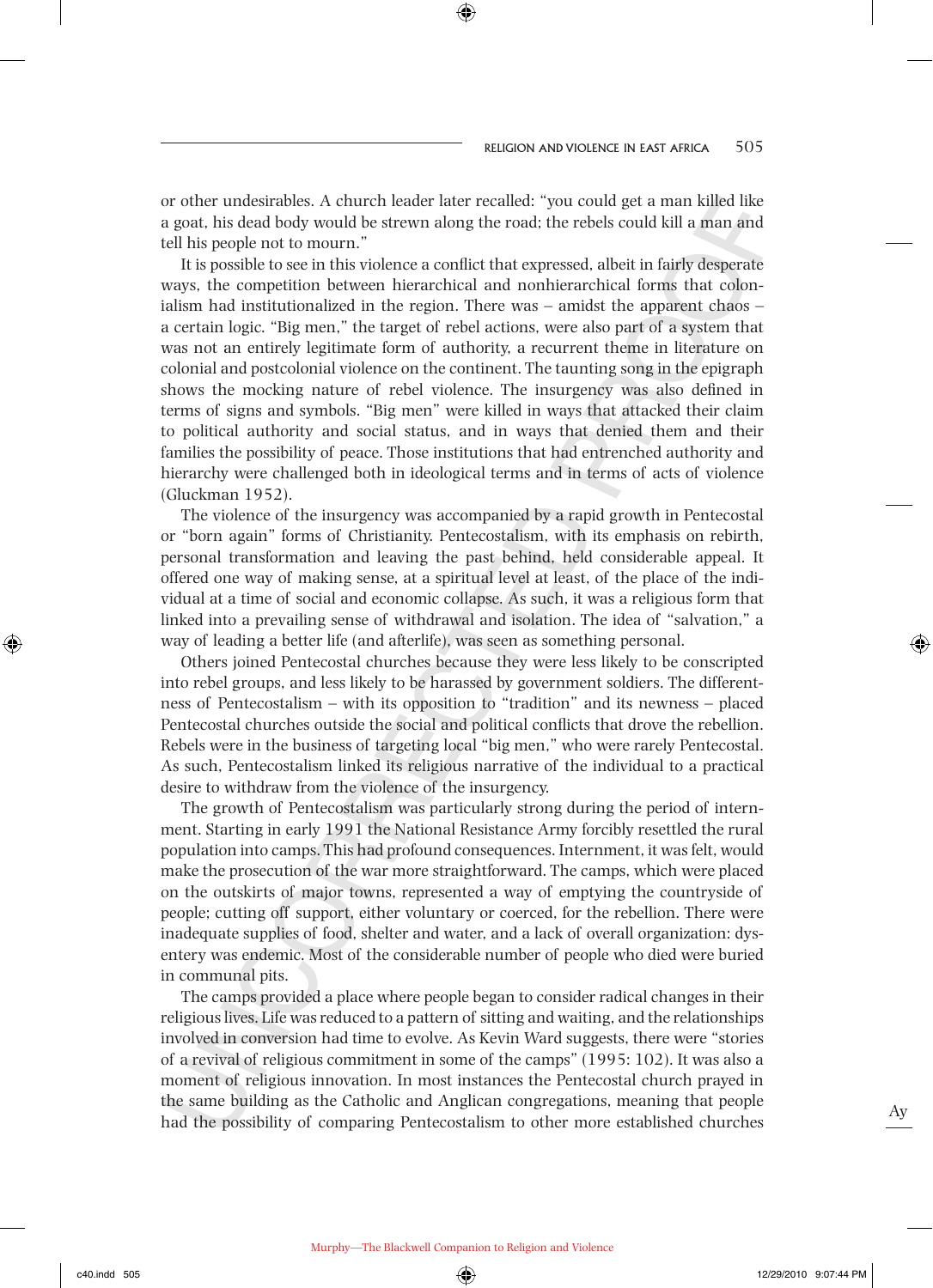within a familiar setting. The social and psychological dynamics of the insurgency also did much to make the message of Pentecostal Christianity persuasive. The millennial elements of Pentecostalism, the belief that the "born again" Christian should prepare for the life to come, and that the world itself might come to an end, made sense to many at that time.

 $\circledast$ 

There was a further aspect to the religious experience of civil war: the relationship between the violence of rebel actions and religious thought. As Behrend shows in her work on the Lord's Resistance Army, rebel movements often frame their work through relating political or economic grievance to religious discourses (1999). The Holy Spirit Movement, for example, was led by a "prophet," Alice Lakwena, who articulated a belief in violence and warfare as a way of cleansing society of past sins. The Movement spoke of nature, in a very open-ended sense, as an ally. Nature countered the corruption of the world, and the military campaign waged by the Holy Spirit Movement spoke of a sort of purification, a millenarian response. A successor movement, Joseph Kony's Lord's Resistance Army, used biblical imagery as it prosecuted a war against people living in northern Uganda in the early 1990s (Finnström 2008). In the case of Teso what emerged was the shifting set of images, ideas, and practices that related magic or spirit forces to beliefs in protection and invincibility. Whether it was rituals of purification that preceded military maneuvers, or the ritualized way in which big men were killed, violence related itself to spiritual concerns.

In this the particular history of Teso society, its acephalous inheritance and the sense that this produced weak hierarchies is significant. It helps explain both the pattern of the violence – personalized and politicized – and the response to violence. In this there is a marked contrast to contexts such as Rwanda, where stronger hierarchies and church bureaucracies helped shape violence. As Longman (2009) has shown, the emphasis of the Catholic Church in Rwanda on obedience to power and authority, as well as the blurred boundaries between church and state, helped integrate religious structures within the overall story of state-sanctioned killing. In other words there is an apparent relationship between organizational identities, religious systems, and the patterning of violence. Churches served not only as places of refuge but also as spaces where people organize. As such, religion not only offers the language of forgiveness and remission, but also the structures and logics that help organize and make sense of violence.

## The Ambivalence of Peace

If religious ideas and structures shape violence, they also help to shape peace. By the time I conducted research in the region a decade after the insurgency's end, there was an understanding that there was a correct way of doing things, which needed to be demonstrated through public displays in formal settings: in church, at court, during a burial service. In the particular context of Teso the growth of Pentecostalism was accompanied by a more general emphasis on "proper" behavior, the sort of moral campaigning that often characterizes societies emerging from violent conflict. The value attached to attending church, or to demonstrating other outward signs of

⊕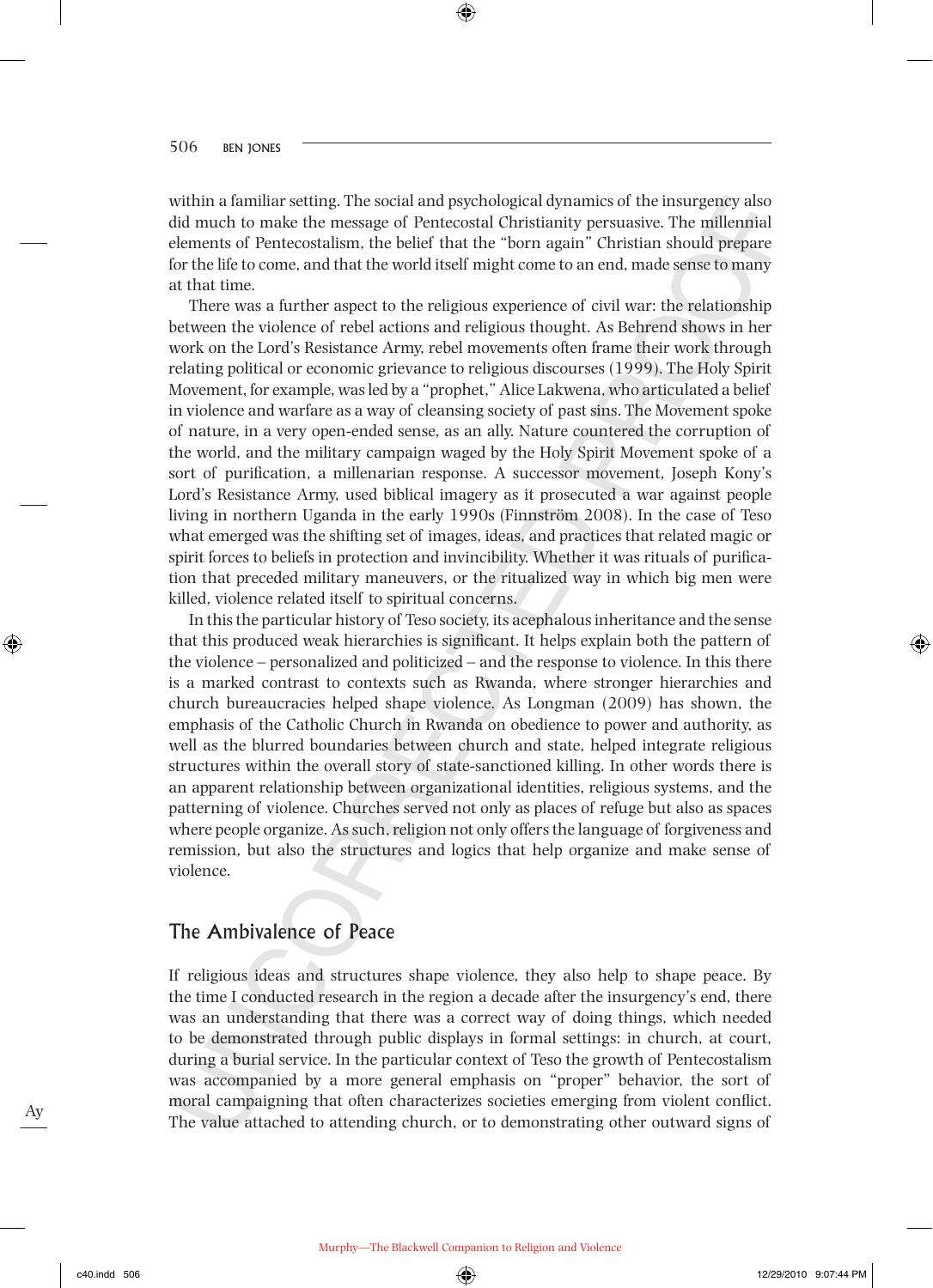religiosity mattered more. Those interviewed stated that "rules are more important now"; "the dead are now buried in a proper way"; "only those who go to church get prayed for when they die." Whether this was objectively the case was, perhaps, less important than the need to express the idea that things had changed. Certainly when compared to what has been written of the region in earlier ethnographic work, there was a considerable shift towards attaching meaning and value to religiously inflected notions of proper behavior (cf. Vincent 1968; 1982).

 $\circledast$ 

The increasing concern with proper behavior is attributable partly to the growth of Pentecostal forms of Christianity. As argued earlier, those attending Pentecostal churches accepted new rules and new behaviors which marked them out from others, and this marking out was done in public, as well as at home. The prohibitions on drinking beer, on smoking, or on taking more than one wife had implications for how one behaved on public occasions such as at weddings and burial ceremonies (spaces less overly Christian than the Sunday service). These new ways of doing things mattered because they were a way of demonstrating how much things had moved on. Becoming a "born again" Christian or joining a group of charismatic Catholics meant converting to a new way of life. Pentecostalism made a demonstrable break with the past.

Birgit Meyer writes of Pentecostal discourse and practice in Ghana as something that offers the individual Christian the chance to "break with the past" (1998: 317; see also Engelke 2004; van Dijk 1998). Prohibitions on alcohol, traditional medicine, and polygamy serve as outward signs of this inward rupture. In a not dissimilar way, life in Teso was organized around the desire to draw a line between the present and past. This was achieved in a much more open-ended way than allowed for in Meyer's study. In Teso, "rupture" – a term suggestive of the violence of moving on from violence – was seen in the way community life was organized. The sorts of orderly funerals, or the pattern of a court case, made a purposeful contrast from the actions of rebels.

Village courts mattered because they offered a way of dealing with the memory of the insurgency. In looking at the particular pattern of arguments and judgments in court a decade on from the end of the insurgency, what emerged was the way cases were framed by political debates around violence and indiscipline. Young men who were felt to be stubborn or willful found decisions going against them, even if the evidence went in their favor. In a case I have documented elsewhere, a young man, Akol Stanislas, was punished not for any crime (he was trying to lay a charge against a brother-in-law for having attacked his sister), but rather because he did not follow the correct procedures in lodging the case (Jones 2009: 84–5). This was seen as an attack on institutions that were the best hope of restoring peaceable relations in the years after the insurgency's end. Courts not only settled private disputes, but also articulated public, moral concerns.

There is, in Teso, an ambivalent relationship between structural and interpersonal violence. Older people try to revive the "big man" politics of the past – part of what could be regarded as a form of structural violence – while also reflecting on the inter-personal violence of the insurgency. One way of shoring up their authority was to have a more explicit discourse concerning their own authority. As we have seen, court cases ostensibly centered on other topics could migrate to a discussion on the attitude of the young man involved. On one level there was a political discourse that ⊕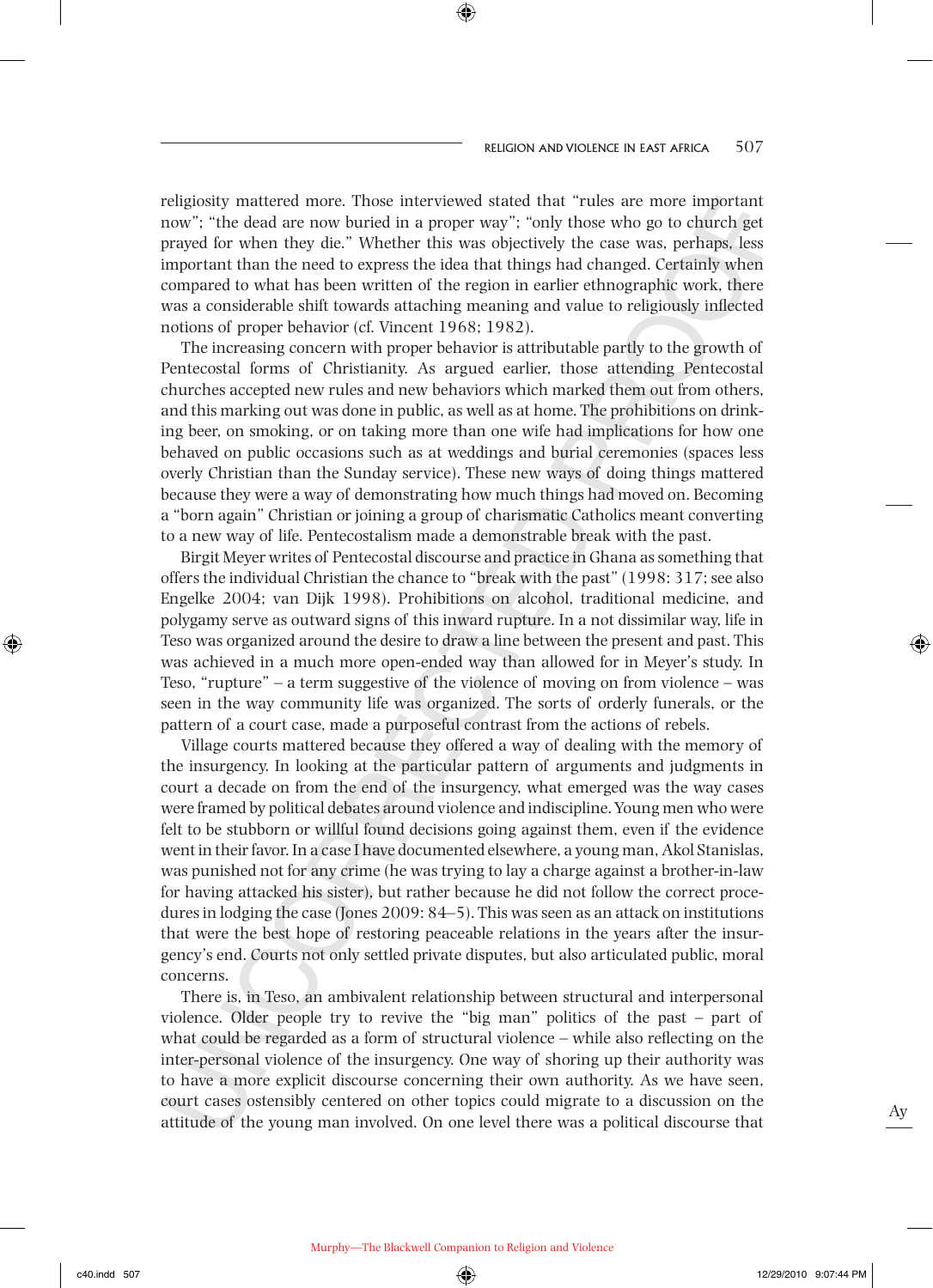disadvantaged younger men and promoted the idea that older men were authoritative and pacific.

 $\circledast$ 

At the same time, the memory of the insurgency often worked in the opposite direction. Court cases had to recognize the potential violence of younger men. Those in authority had to be more careful when delivering judgments than before. Many of the "big men" I spoke to suggested that they were happy to deflect conflicts. There was a pattern of moving disputes from court to clan and from clan back to court, and many of the more difficult cases were concluded through exhaustion rather than the imposition of one man's judgment. In a place emerging from a recent history of explicit violence, there was considerable difficulty in reorganizing the structural violence intrinsic to public institutions and public life.

A central concern, not only of this chapter, but also of the entire *Companion* is the way that religion and violence intersect. We can generalize the *particular* way ideas, practices, and organizations shape intersections of religion and violence in Africa. At the same time, it is possible to see, from the Teso example, a more general statement about the ambivalence of violence and religion: religious ideas help shape violence, they also help shape peace. It follows that the way violence is ordered in a society during times of peace also contains within it the logic of violence during war. For the past century Africans have lived with the radical experience of colonialism and violent reformation of the postcolonial period. It is a time when the world religions of Christianity and Islam increasingly came to inform the way people made sense of violence and social change. The present-day patterning of order and disorder suggests the need to understand how memories of interpersonal violence, and histories of structural violence continue to inform what people think, what they say, and what they do.

#### **Notes**

- 1 From a discussion with Angejet Jennifer Loy, a widow from the subparish of Agolitom; interviewed Nov. 7, 2002.
- 2 The "Iteso" are one of the largest "tribes" in Uganda, numbering close to a million. They share a linguistic base with the Jie, Dodoth, Toposa, Karamojong, Turkana, Murle, and Suk, all living to the north or east of the region.
- 3 These images can be seen in the award-winning documentary *Saving Africa's Witch Children* (Channel 4, UK) or a recent piece on child "sacrifice" on the BBC's *Newsnight* programme: at http://news.bbc.co.uk/2/hi/programmes/newsnight/8441813.stm (accessed Nov. 2010).
- 4 On the civil war in Sudan see Madut Jok, chapter 33 in this volume; on the politics of the church in Rwanda see Longman (2009). The modernity of witchcraft is discussed in Geschiere (1997).
- 5 This point was put forward by Tukei Gerald in a discussion with older men in the subparish of Oledai, Dec. 11, 2002. The other men present agreed with Tukei's assertion that the new government failed to protect the Iteso, and that this failure was one of malign intent, rather than benign neglect.

Ay

⊕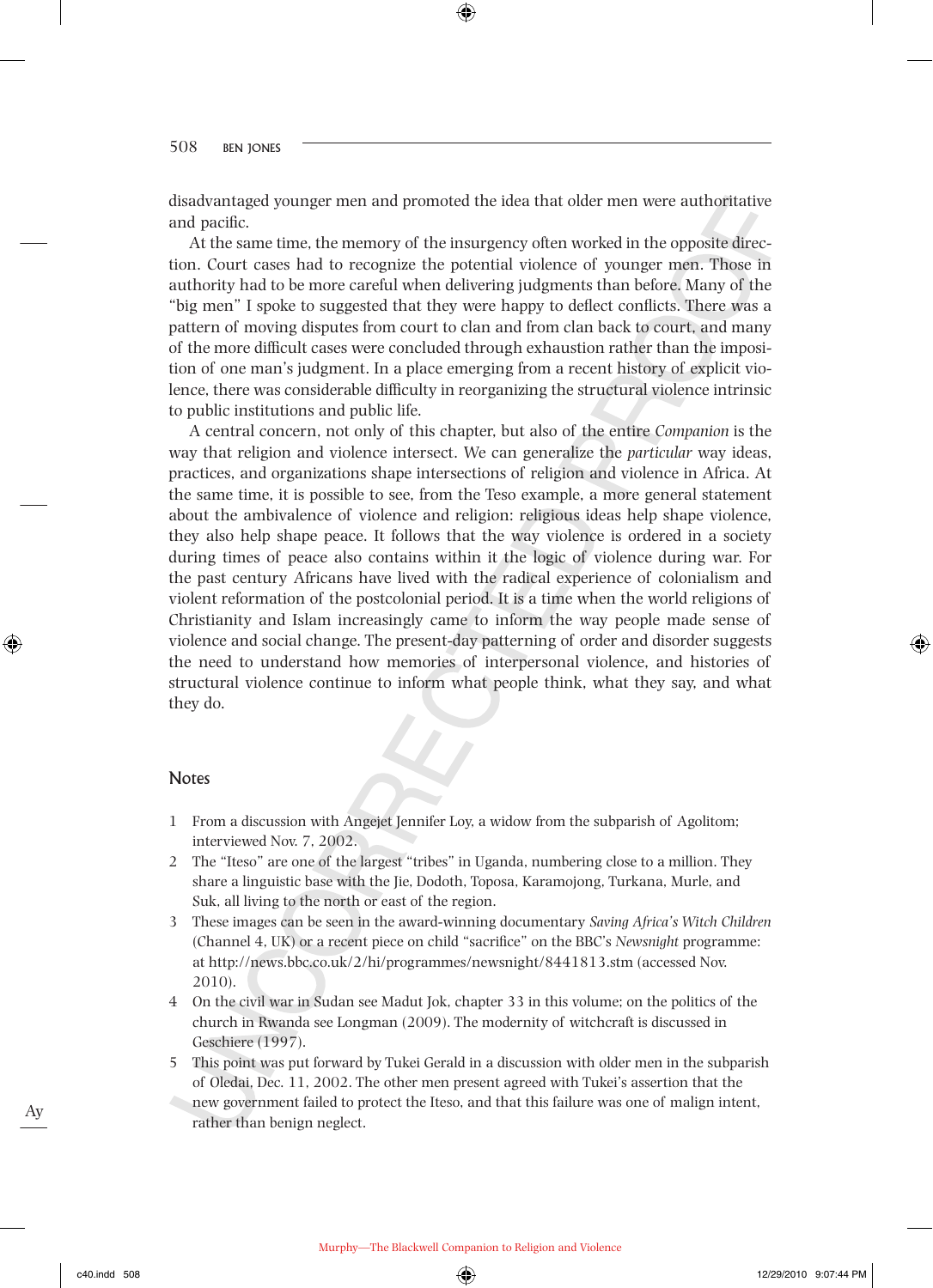### References

Arendt, H. (1970). *On Violence*. San Diego: Harvest.

Bayart, J.-F. (1993). *The State in Africa: The Politics of the Belly*. New York: Longman.

Behrend, H. (1999). *Alice Lakwena and the Holy Spirits: War in Northern Uganda, 1985–97*. Oxford: James Currey.

⊕

- Berry, S. (1993). *No Condition is Permanent: The Social Dynamics of Agrarian Change in Sub-Saharan Africa*. Madison: University of Wisconsin Press.
- Brookes. H. (1995). "Suit, Tie and a Touch of Juju the Ideological Construction of Africa: A Critical Discourse Analysis on Africa in the British Press." *Discourse and Society* 6 (4): 461–94.
- Ellis S., and G. ter Haar (1998). "Religion and Politics in Sub-Saharan Africa." *Journal of Modern African Studies* 36 (2): 175–201.
- Engelke, M. (2004) "Discontinuity and the Discourse of Conversion." *Journal of Religion in Africa* 34 (1): 82–109.
- Finnström, S. (2008). *Living with Bad Surroundings: War, History, and Everyday Moments in Northern Uganda*. Durham, NC: Duke University Press.
- Geschiere, P. (1997). *The Modernity of Witchcraft: Politics and the Occult in Postcolonial Africa*. Charlottesville: University of Virginia Press.

Gifford, P. (1998). *African Christianity: Its Public Role*. London: Christopher Hurst.

- Gluckman, M. (1952). *Rituals of Rebellion in South East Africa*. Manchester: Manchester University Press.
- Hobsbawm, E., and T. Ranger, eds. (1992). *The Invention of Tradition*. Cambridge: Cambridge University Press.
- Horton, R. (1971). "African Conversion." *Africa* 41 (2): 85–108.
- Jones, B. (2009). *Beyond the State in Rural Uganda*. Edinburgh: Edinburgh University Press.
- Kalu, O. (2008). *African Pentecostalism: An Introduction*. Oxford: Oxford University Press.
- Kalyvas, S. N. (2006). *The Logic of Violence in Civil War*. Cambridge: Cambridge University Press
- Karp, I. (1978). *Fields of Change among the Iteso of Kenya*. London: Routledge.
- Longman, T. (2009). *Christianity and Genocide in Rwanda*. Cambridge: Cambridge University Press.
- Mamdani, M. (1996). *Citizen and Subject: Contemporary Africa and the Legacy of Late Colonialism*. Princeton: Princeton University Press.
- Meyer, B. (1998). " 'Make a complete break with the past': Memory and Post-colonial Modernity in Ghanaian Pentecostalist Discourse." *Journal of Religion in Africa* 27 (3): 316–49.
- Saul, J. (1976). "The Unsteady State: Uganda, Obote and General Amin." *Review of African Political Economy* 5: 12–38.
- Schatzberg, M. (2001). *Political Legitimacy in Middle Africa: Father, Family, Food*. Bloomington: Indiana University Press.
- van Dijk, T. (1998). *Ideology: A Multidisciplinary Approach*. London: Sage.
- Vincent, J. (1968). *African Elite: The "Big Men" of a Small Town*. New York: Columbia University Press.
- Vincent, J. (1982). *Teso in Transformation: The Political Economy of Peasant and Class in Eastern Africa*. Berkeley: University of California Press.

⊕